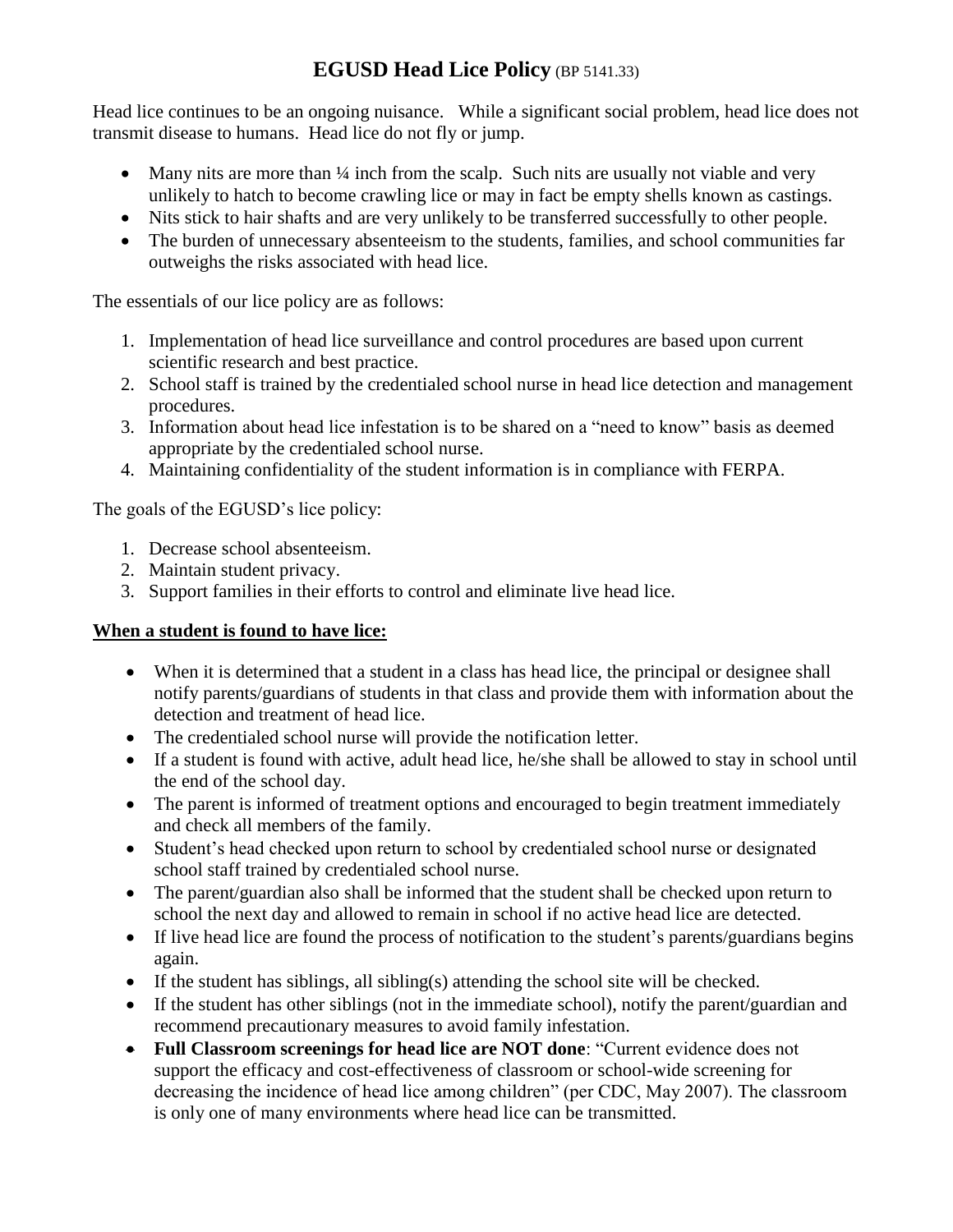• The credentialed school nurse will maintain a head lice log for the school site. School site staff will notify the credentialed school nurse when a student on campus has been identified to have live lice.

## **Environmental Control:**

- a. Encourage students to avoid sharing hats, combs, coats, pillows, or other personal items.
- b. No environmental pesticide treatments (pesticide bombs) are to be used.
- c. Girls with long hair may want to wear their hair in "contained" hair styles (ponytails, buns, braids, etc.).
- d. It is suggested to keep each student's hat and other clothing, and coats on separate hooks or back of the student's chair.
- e. The credentialed school nurse can use professional judgment to determine when unusual measures are necessary to respond to extraordinary cases, i.e.- increase vacuuming in classroom.
- f. To prevent re-infestation following treatment, clothing and bedding should be laundered in hot water (140 degrees F for 20 minutes) followed by a hot drying cycle to destroy lice and eggs. Since lice eggs hatch within 6-10 days and lice live only 1-2 days away from the scalp, storing infested items in a sealed plastic bag for 10 days is effective for items that cannot be laundered.

# **Notification Process**

- a. The customary notification for the presence of head lice is to be done to the parent/guardian of an infested student.
- b. Classroom notifications must be done with any head lice case. The credentialed school nurse will provide the letter to use for this notification.

## **Resources**

Guidance of Head Lice Prevention and Control of School Districts and Child Care Facilities, California Department of Public Health, Vector-Borne Disease Section (2012).

Center for Disease Control: Head Lice: [http://www.cdc.gov/lice/head/schools.html,](http://www.cdc.gov/lice/head/schools.html) May 16, 2007 and September 24, 2013

Clinical Report On Head Lice, Barbara L. Frankowski, MD, MPH, Joseph A. Bocchini, Jr, MD, Council on School Health and Committee on Infectious Disease, PEDIATRICS Vol. 126 No. 2 August 2010.

Exclusion of Children with Head Lice or Nits from Child Care (white Paper) July 22, 2010. Washington State Department of Early Learning,

Frankowski, B.L., Bocchini, J.A. Jr., and the Council of School Health and Committee on Infectious Diseases. Clinical Report Head Lice. 2010. Pediatrics 126: 392 – 403.

Frequently Asked Questions: Head Lice. Identify Us. 2010.